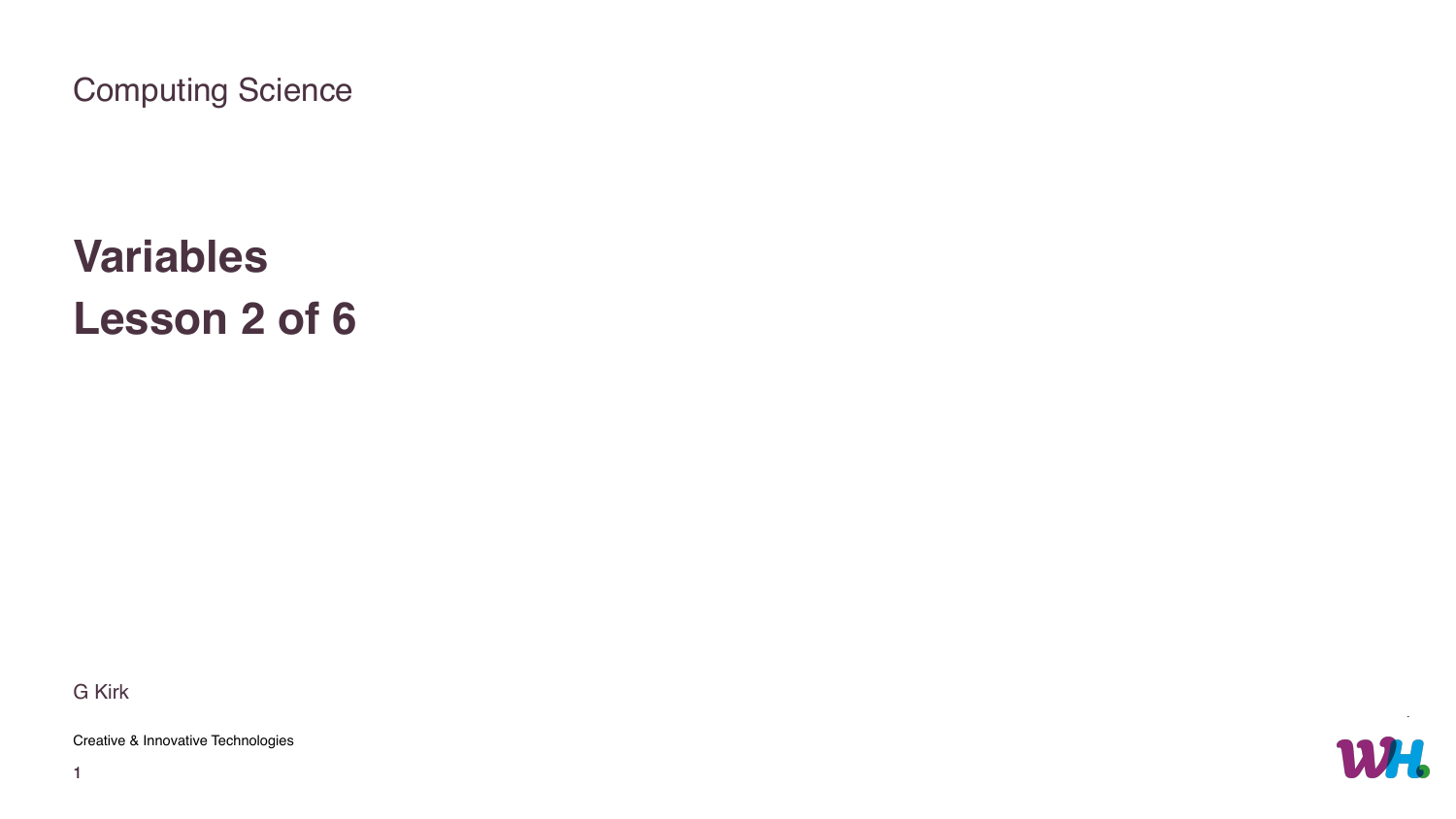Read the code below.

PREDICT exactly what you think will happen. This is not a test, so don't worry about your prediction being correct.





# **Task 1 part 1: Predict**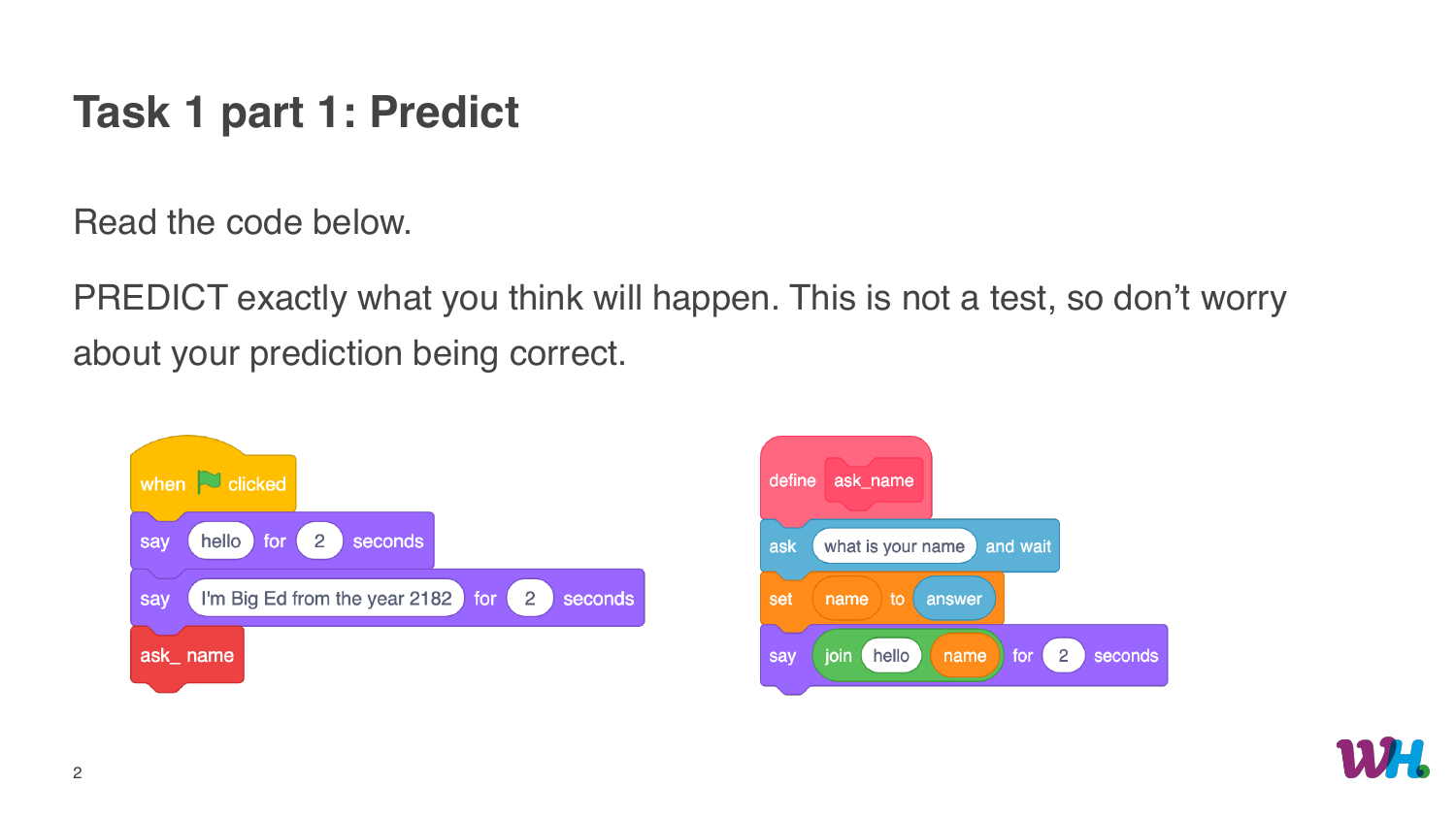





## **Task 1 part 2: Predict**

Write down below (in as much detail as you can) what you think the code will do…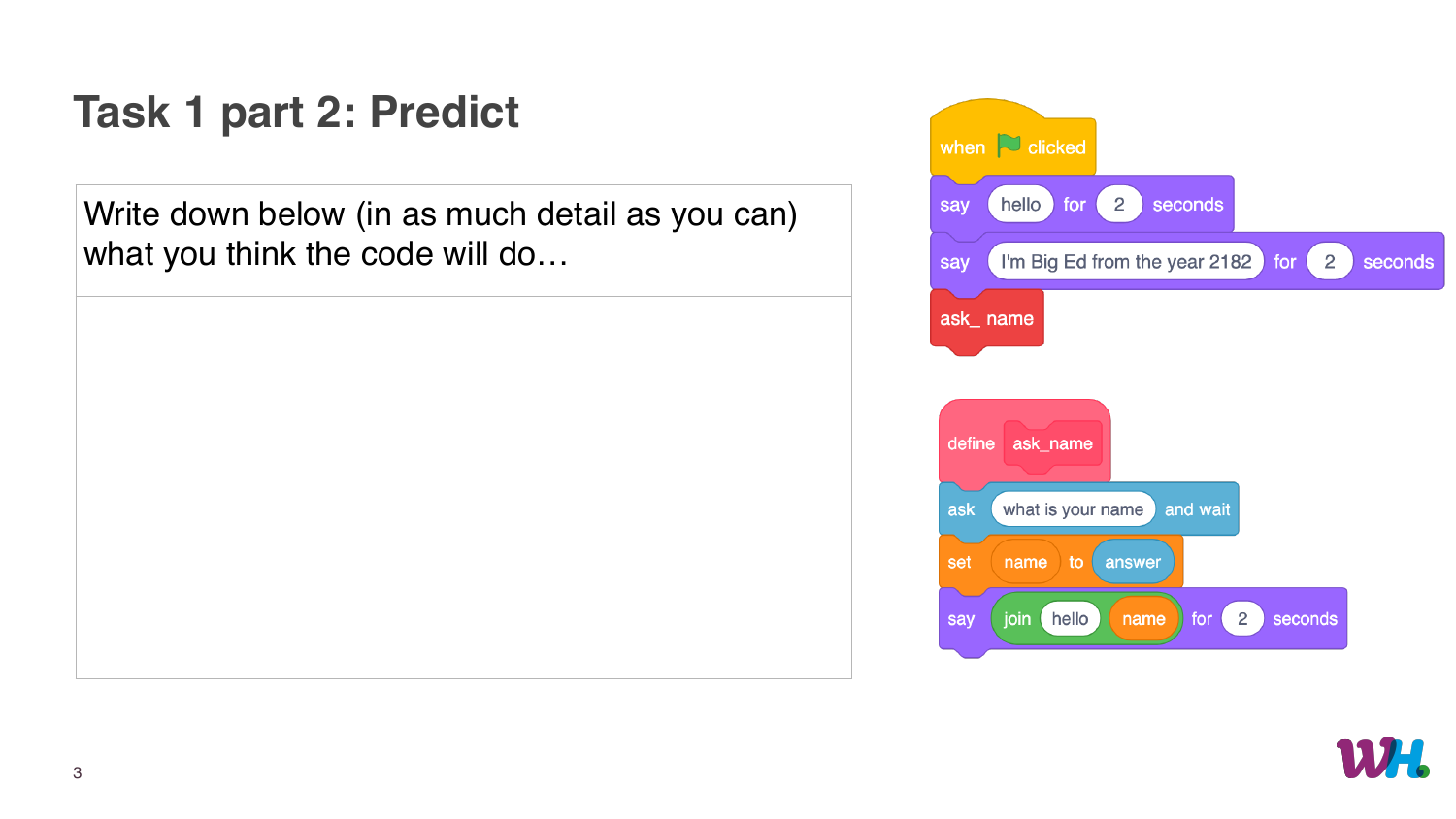### **Task 1 part 3**

Open the following Scratch program and select **See inside**

### **<https://scratch.mit.edu/projects/493475814/>**







| Were your predictions<br>correct?                                               |  |
|---------------------------------------------------------------------------------|--|
| Did anything surprise you<br>about what happened when<br>the code was executed? |  |
| Did you miss anything out? If<br>so, what?                                      |  |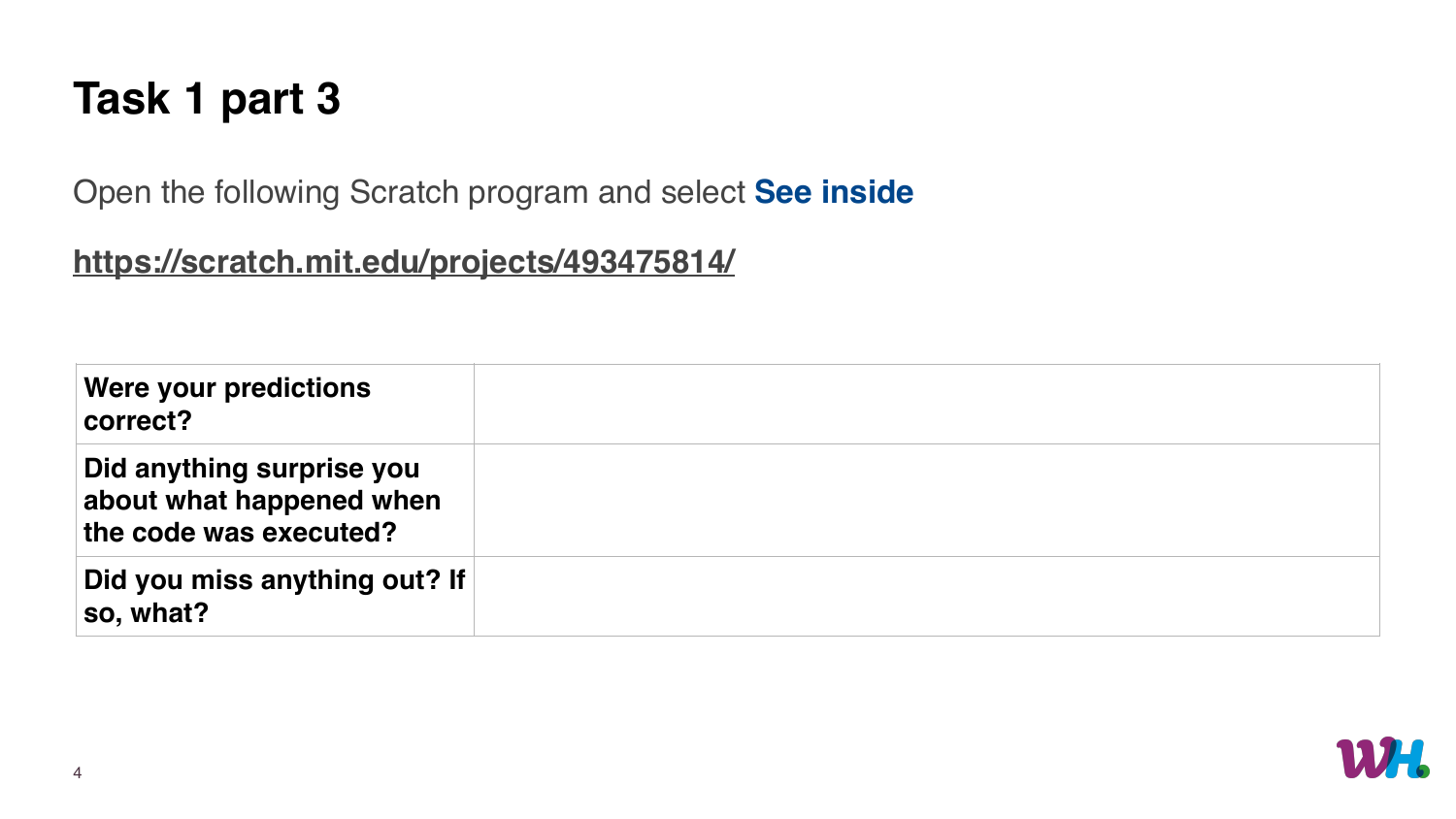How do the following two blocks of code relate to each other? ask\_name define ask\_name



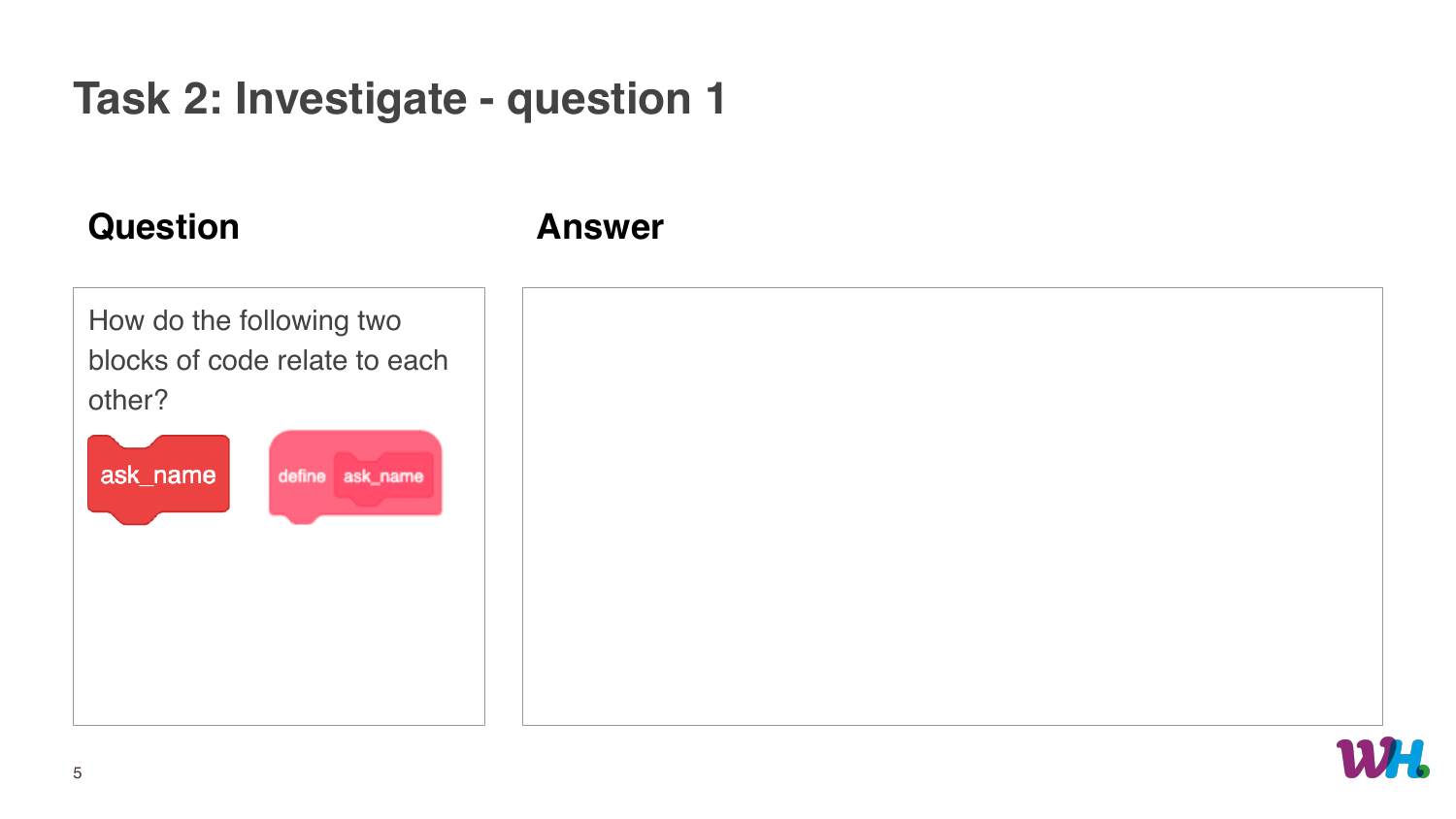

### **Answer**

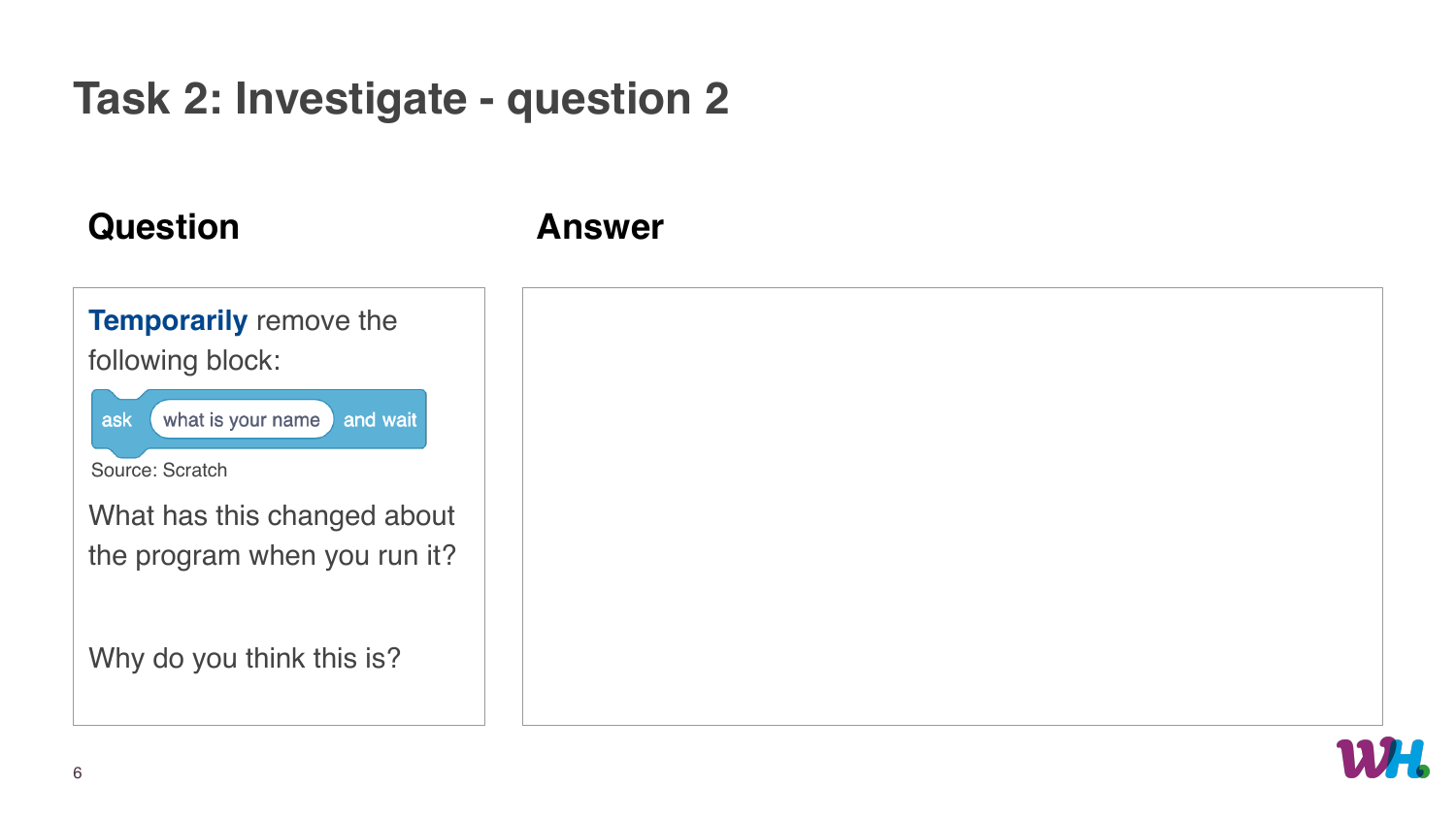### Below **define ask\_name**,

there are two variables being used.

What are their names?

### **Answer**

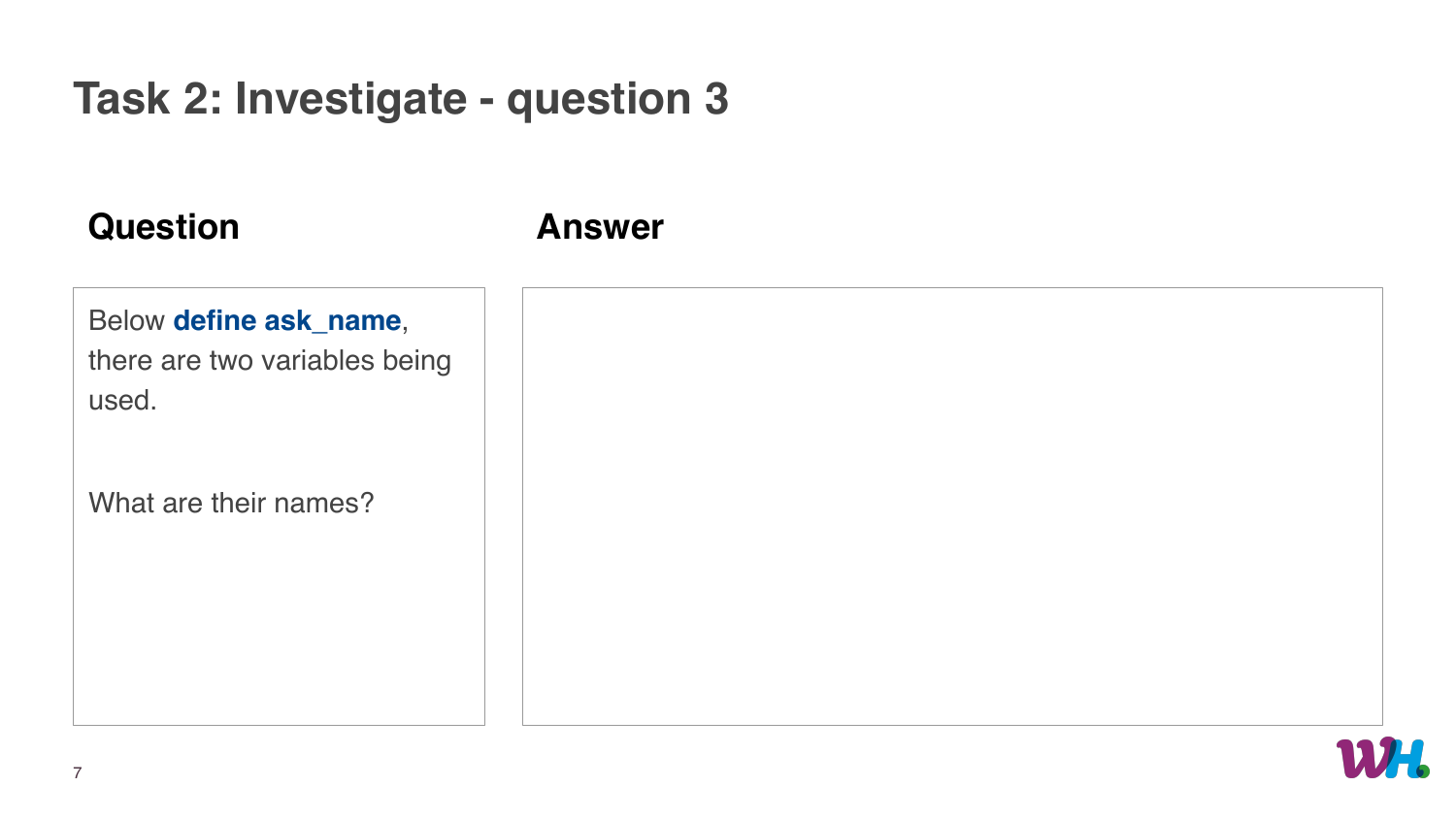

Why do you think it only says "Hello" and not "Hello " and the name you entered?

### **Answer**



Now place the **ask what is your name and wait** block back into the code, but place it after the **set name to answer** block: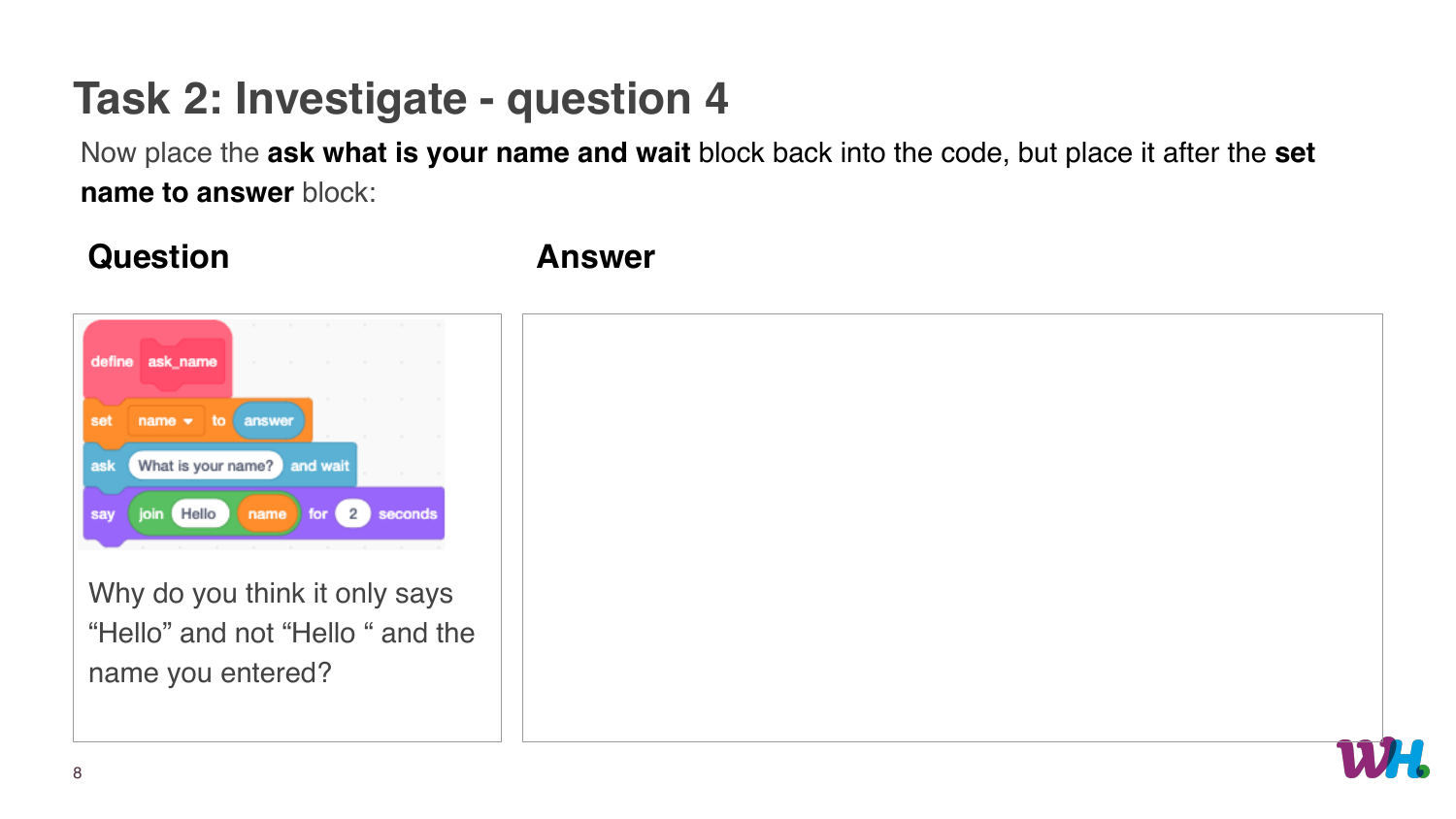# **Task 3 - part 1 The music question**

All of the code needed to make Big Ed ask about your favourite music is included in the program.

Place the blocks on the right-hand side into the appropriate places in the subroutine.



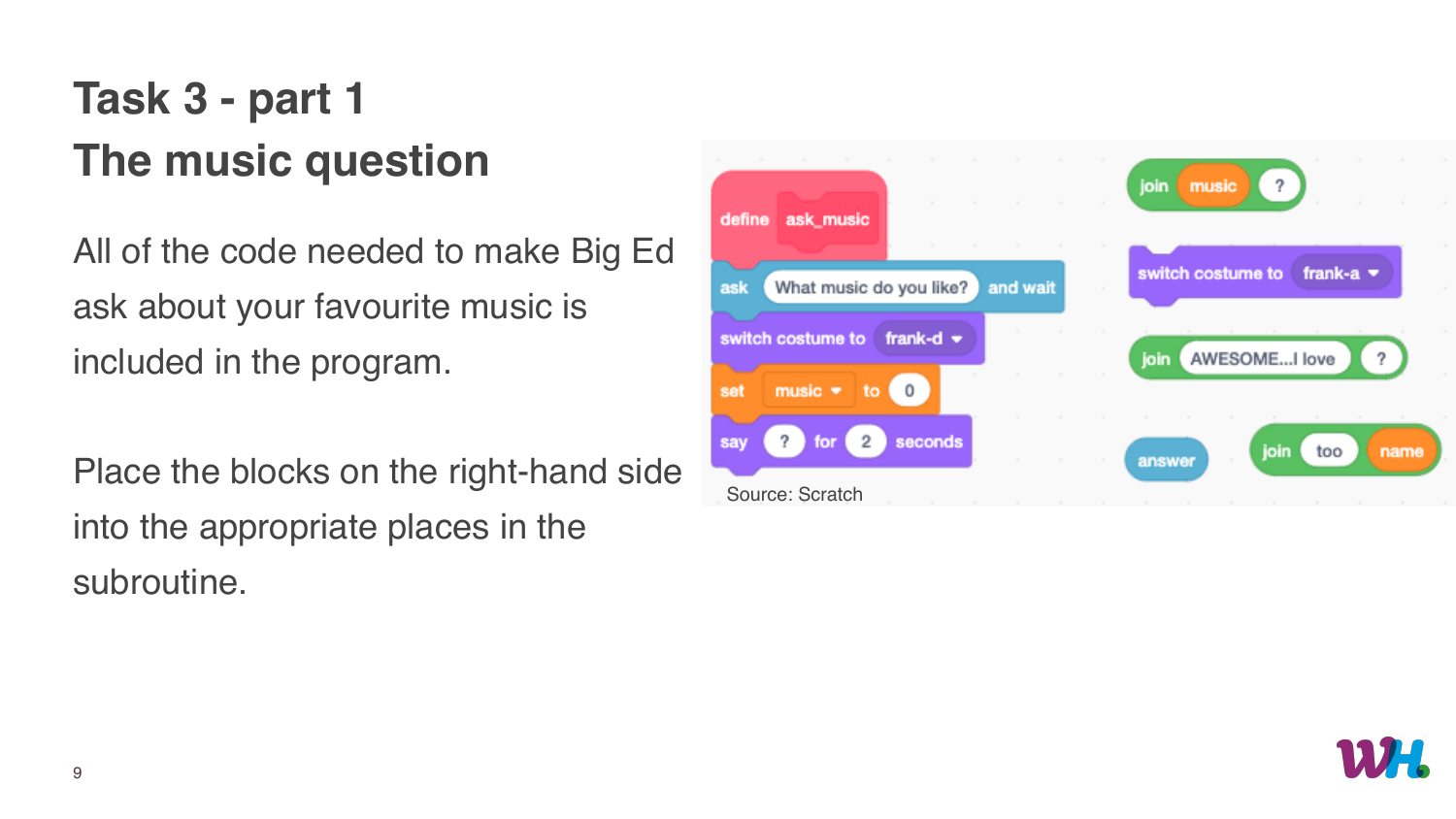# **Task 3 - part 1 The music question**



**When you have completed your code, if you know how, take a screenshot, and place it in the box to the right.**

**Errors in code are known as 'bugs'. Fixing errors is known as 'debugging'.**

**Did your code work first time?**

- **If anything didn't work:**
- **Explain what didn't work**
- **How did you debug the errors?**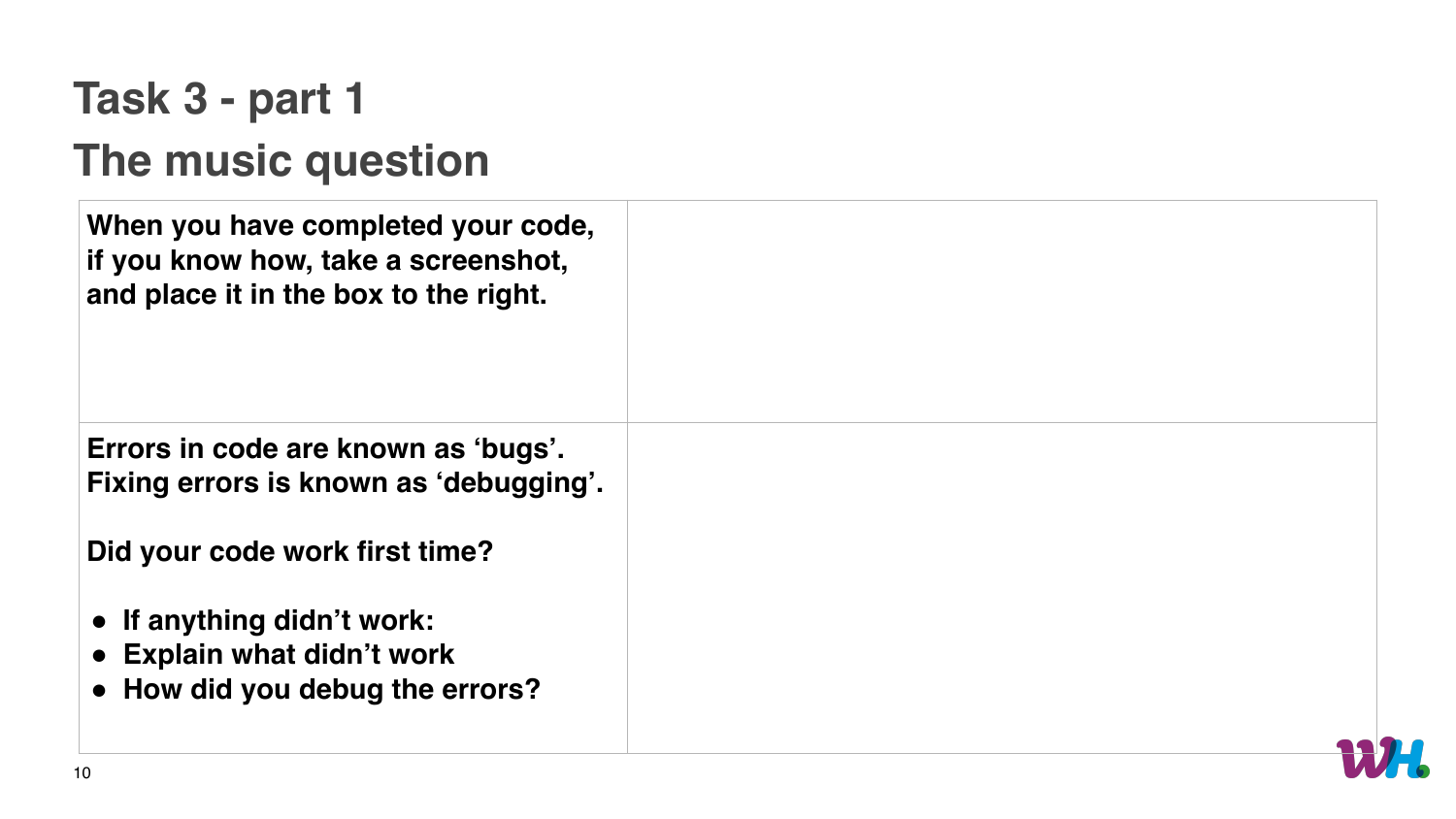# **Task 3 - part 2 The age question**

Complete the **ask\_age subroutine**. The subroutine has two lines of code provided. The subroutine should use the age variable to store the answer. Big Ed should then say the following two lines:

"Wow [age]" for 2 seconds

"You're much older than me in the year 2182" for 2 seconds

**Hint**: Use the same structures from the previous two questions to build this question.



Source: Scratch

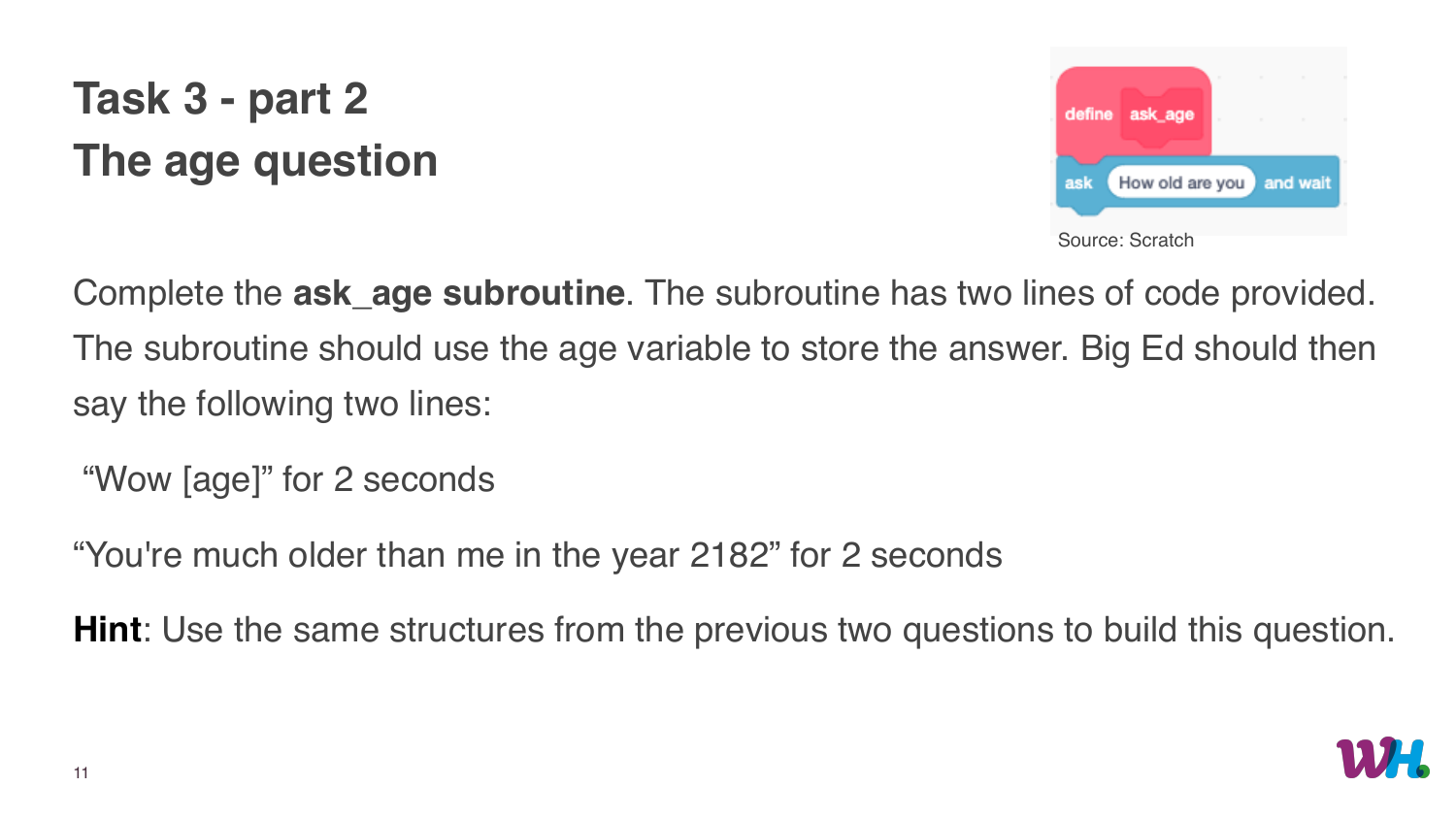# **Task 3 - part 2 The age question**

| When you have completed your code, if you<br>know how, take a screenshot, and place it in<br>the box to the right. |  |
|--------------------------------------------------------------------------------------------------------------------|--|
| Errors in code are known as 'bugs'.<br><b>Fixing errors is known as</b><br>'debugging'.                            |  |
| Did your code work first time?                                                                                     |  |
| • If anything didn't work:<br><b>Explain what didn't work</b><br>How did you debug the errors?                     |  |

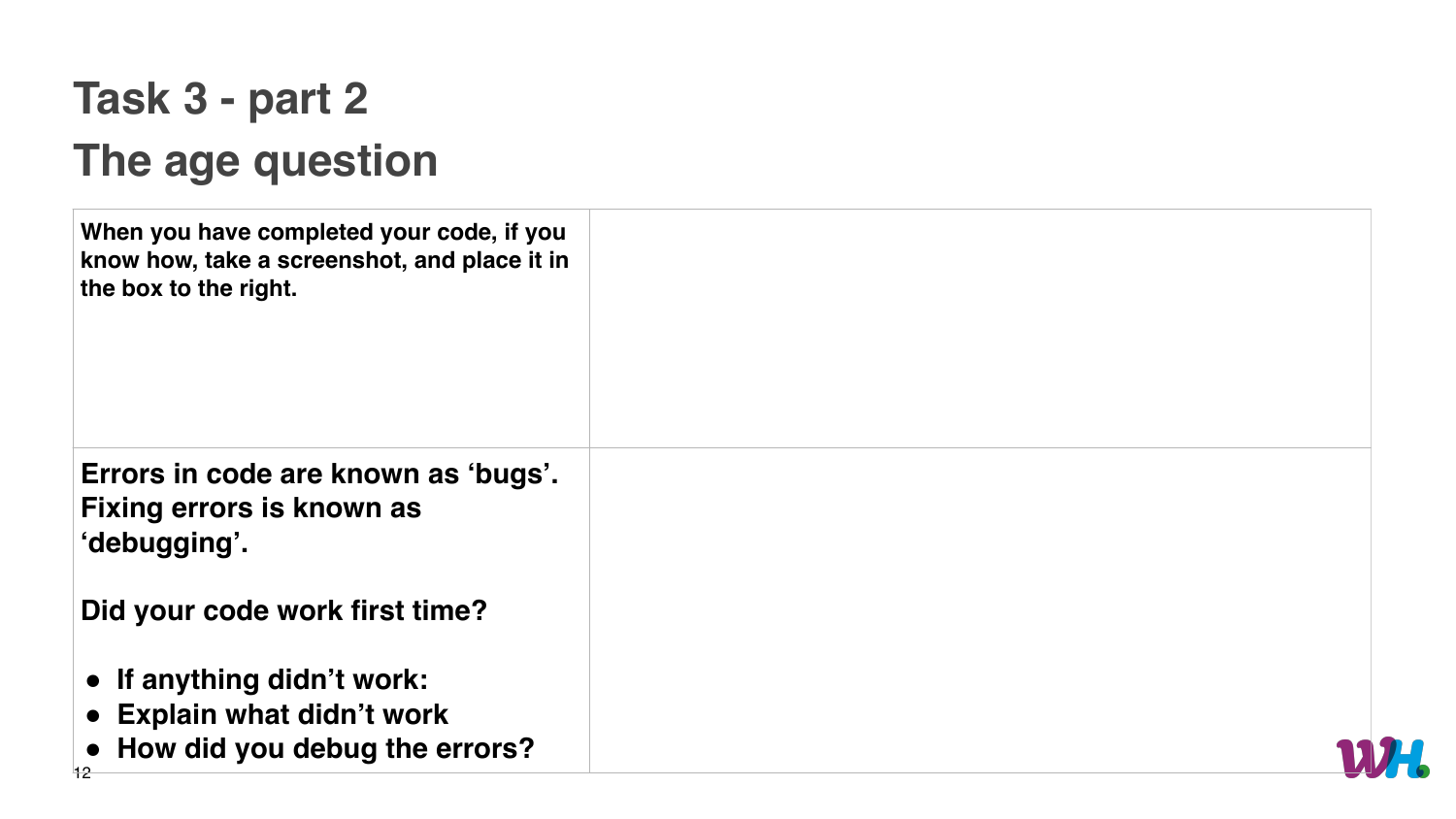# **Task 4: What's the temperature?**

Big Ed has just arrived on a new planet and he's measuring the temperature of his new environment.

In the program on the next slide, you will see that there is a variable called 'temperature'.

Each time the variable changes value, Big Ed will say its new value. Your task is to write down what Big Ed says each time you see the following:





Source: Scratch